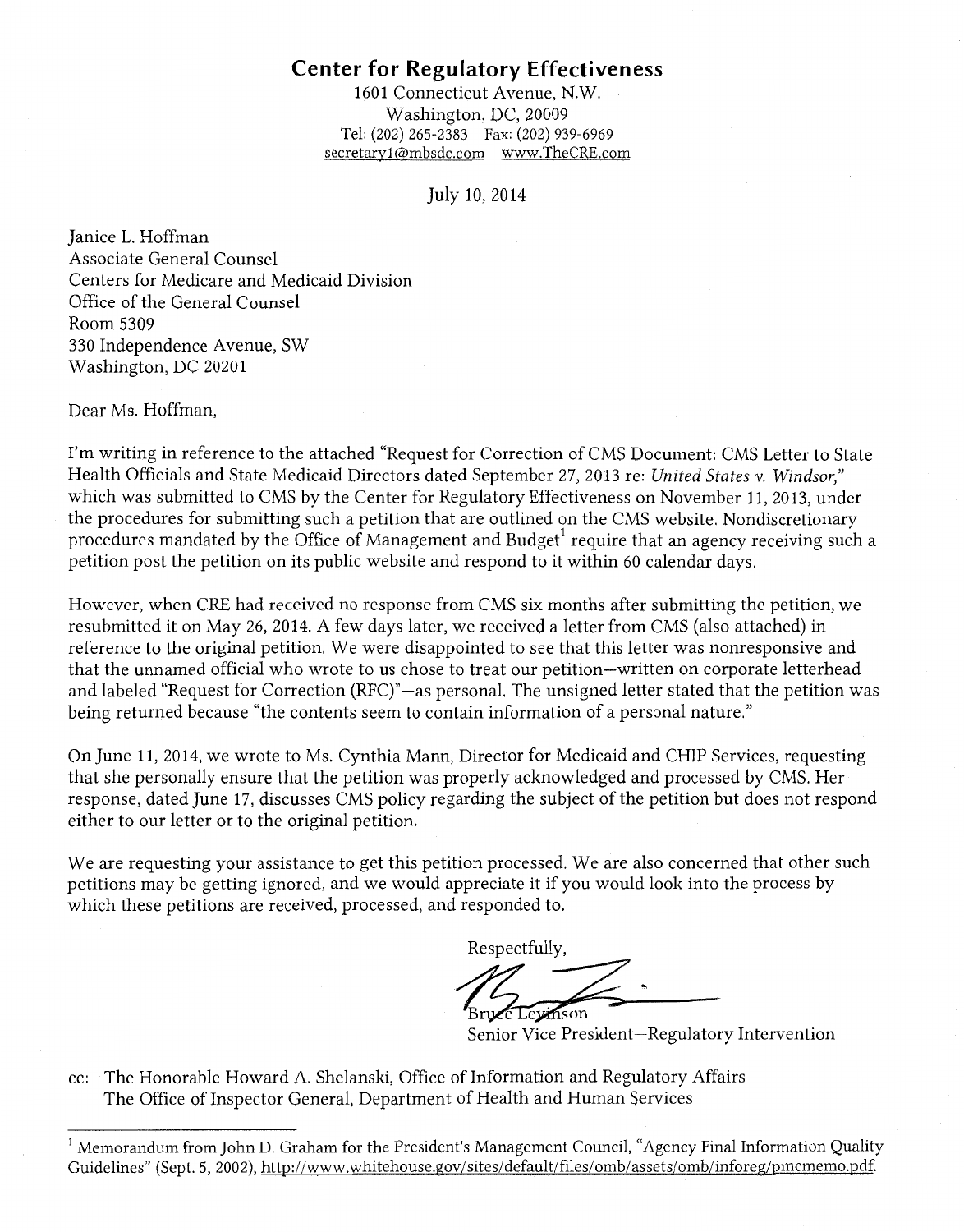1601 Connecticut Avenue, N.W. Washington, DC, 20009 Tel: (202) 265-2383 Fax: (202) 939-6969 [secretary1@mbsdc.com](mailto:secretary1@mbsdc.com) [www.TheCRE.com](http://www.TheCRE.com)

November 11, 2013

Information Quality Centers for Medicare & Medicaid Services 7500 Security Boulevard Baltimore, MD 21244-1850

**Re**: Request for Correction of CMS Document: CMS Letter to State Health Officials and State Medicaid Directors dated September 27, 2013 re: *United States v. Windsor*

Dear CMS:

This letter and the attached *Report Establishing an Information Quality Deficiency in CMS's Instructions to State Officials Implementing the Supreme Court's Windsor Decision* constitute a Request for Correction (RFC) of specified portions of the above-captioned letter. The letter is disseminated by CMS on Medicaid.gov at [www.medicaid.gov/Federal-Policy-Guidance/Downloads/SHO-13-006.pdf](http://www.medicaid.gov/Federal-Policy-Guidance/Downloads/SHO-13-006.pdf).

This RFC is being submitted pursuant to the HHS/CMS's *Guidelines for Ensuring the Quality of Information* Disseminated to the Public<sup>1</sup> which provide departmental and agency-specific implementation of the Office of Management and Budget's (OMB) government-wide guidelines<sup>2</sup> implementing the Data Quality Act (DQA).<sup>3</sup>

The name and contact information for the affected person and organization filing this RFC is:

Bruce Levinson Center for Regulatory Effectiveness 1601 Connecticut Avenue, NW Washington, DC 20009 202.265.2383 [Levinson@TheCRE.com](mailto:Levinson@TheCRE.com)

Thank you.

Respectfully,

 $\sqrt{s}$ Bruce Levinson Senior Vice President – Regulatory Intervention

cc: The Honorable Carol J. Galante, Assistant Secretary for Housing/Federal Housing Commissioner

See, HHS Information Quality Web Site, *Guidelines for Ensuring the Quality of Information* 1 *Disseminated to the Public*; E. Centers for Medicare & Medicaid Services, ("HHS/CMS Guidelines") available at, <http://aspe.hhs.gov/infoquality/Guidelines/CMS-9-20.shtml#vi>.

 $^{\rm 2}$  67 Fed Reg 8452-60, February 22, 2002, ("OMB Government-Wide Guidelines") available at <http://www.whitehouse.gov/sites/default/files/omb/assets/omb/fedreg/reproducible2.pdf>.

 $^3$  See, Wikipedia entry for Data Quality Act,  $\overline{\text{http://en.wikipedia.org/wiki/Data\_Quality\_Act.}}$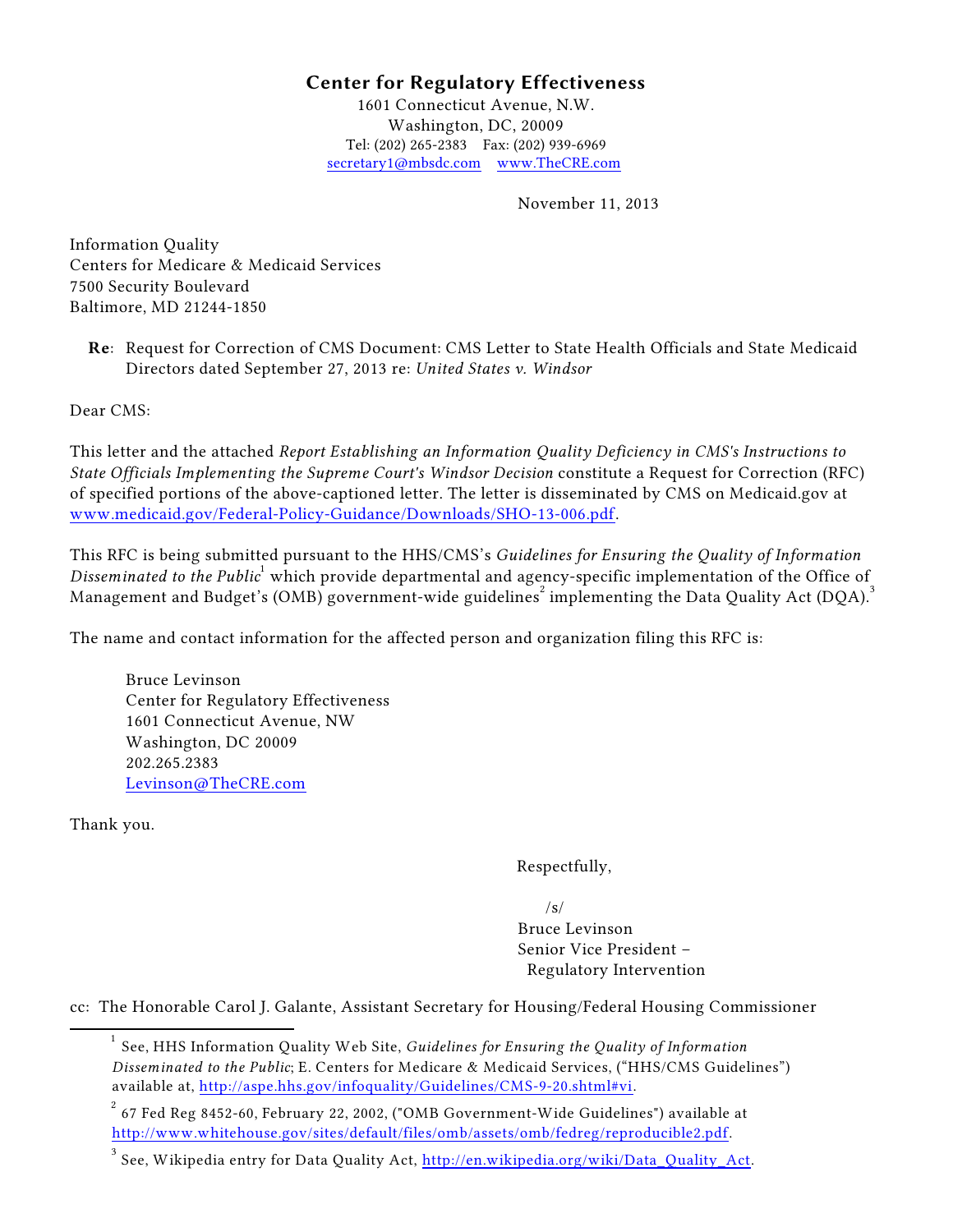CRE Report to the Centers for Medicare & Medicaid Services

# A Report Establishing an Information Quality Deficiency in CMS's Instructions to State Officials Implementing the Supreme Court's Windsor Decision

A REQUEST FOR CORRECTION

November 2013

Bruce Levinson The Center for Regulatory Effectiveness 1601 Connecticut Avenue, NW Washington, DC 200009 202.265.23833 www.TheCRE.com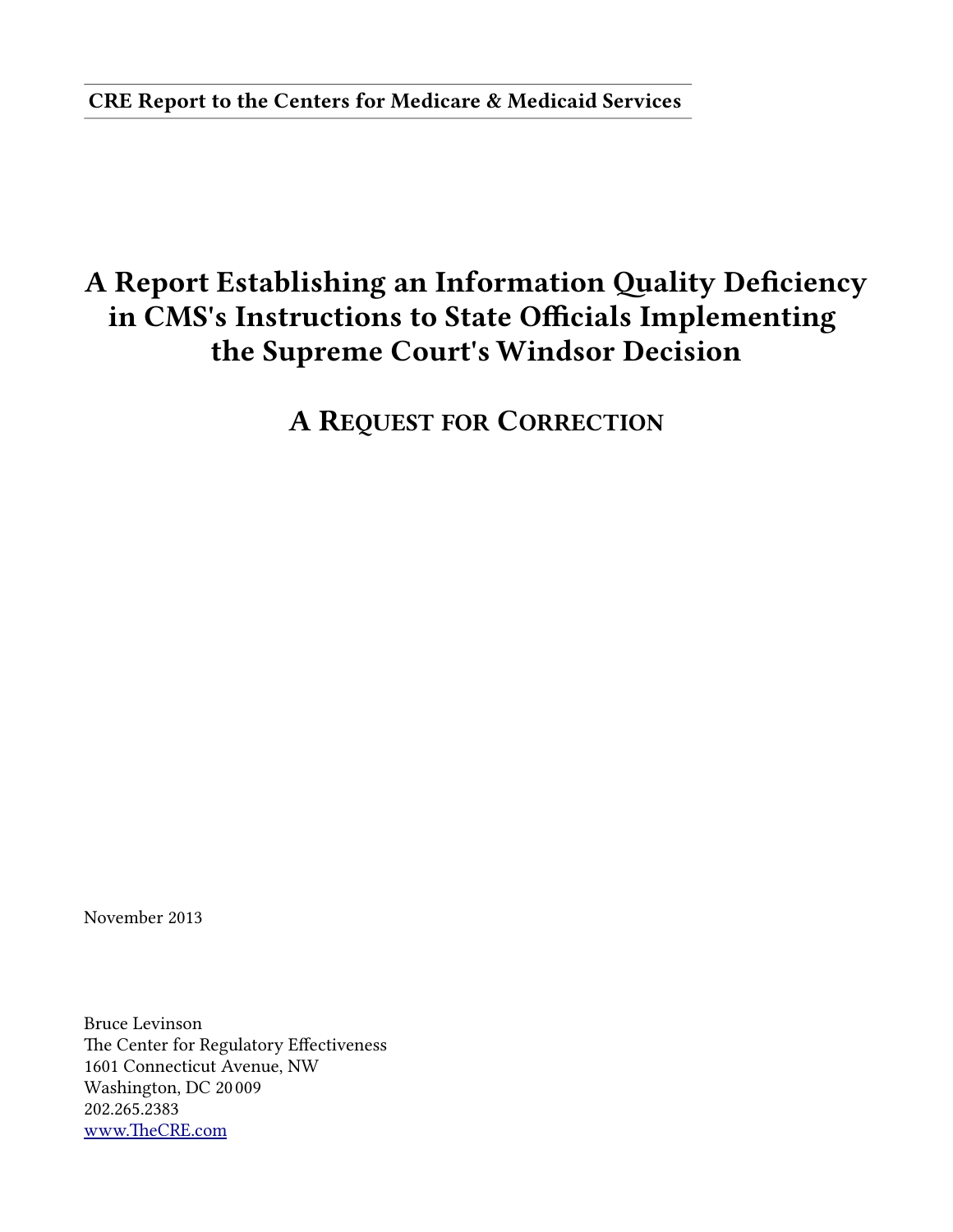## **A Report Establishing an Information Quality Deficiency in CMS's Instructions to State Officials Implementing the Supreme Court's Windsor Decision: A Request for Correction**

The CMS information that is the subject of this Request for Correction (RFC) is a letter sent to state Medicaid officials instructing them on how to implement the Supreme Court's *Windsor* decision with respect to several CMS-funded programs.<sup>1</sup> More specifically, this document focuses on the portion of CMS's letter which explains that the agency is permitting states without marriage equality laws to allow nursing care facilities to refuse to honor the out-of-state marriage licenses of same-sex Medicaid beneficiaries. In some cases, CMS's permission would lead to violations of federal fair housing regulations. It would also lead to depriving same-sex couples of Medicaid's *spousal impoverishment* protection.

#### **1. What are information quality standards?**

Each federal department/agency has its own set of information quality standards, specified in agency guidelines, that comply with the Office of Management and Budget's (OMB) government-wide quality standards. Guidelines implementing the Data Quality Act (DQA) set requirements for the *quality*, *objectivity*, *utility,* and *integrity* of virtually all information disseminated by federal agencies.

#### **2. What would be the implications of CMS violating federal information quality standards?**

Unless states receive adequate information from CMS explaining that nursing care facilities which have received financial assistance from HUD are prohibited from inquiring into the sexual orientation or gender identity of Medicaid beneficiaries, many beneficiaries will find that the fair housing protections established by the department's 2012 regulations<sup>2</sup> are ignored.

#### **3. Why does HUD financial assistance to nursing care facilities matter to CMS?**

HUD regulations prohibit residential care facilities that have benefitted from FHA insurance or any other departmental program from inquiring into anyone's sexual orientation or gender identity for housing purposes. Since only married couples are eligible for Medicaid's spousal impoverishment protection, state decisions on whether to recognize the out-of-state marriage licenses of same-sex married couples control whether those couples are covered by the protections and thus determine the share of assets the couple has available for the long term care of both partners. By permitting states to refuse to honor the out-of-state marriage licenses of same-sex couples, CMS is also permitting adverse financial treatment of married Medicaid beneficiaries in HUD-assisted nursing care facilities because of their sexual orientation.

<sup>&</sup>lt;sup>1</sup> Disseminated by CMS at [http://www.medicaid.gov/Federal-Policy-Guidance/Downloads/SHO-13-](http://www.medicaid.gov/Federal-Policy-Guidance/Downloads/SHO-13-006.pdf) [006.pdf](http://www.medicaid.gov/Federal-Policy-Guidance/Downloads/SHO-13-006.pdf).

Department of Housing and Urban Development, *Equal Access to Housing in HUD Programs Regardless* 2 *of Sexual Orientation or Gender Identity*; Final Rule, 77 Fed Reg 5662; February 3, 2012.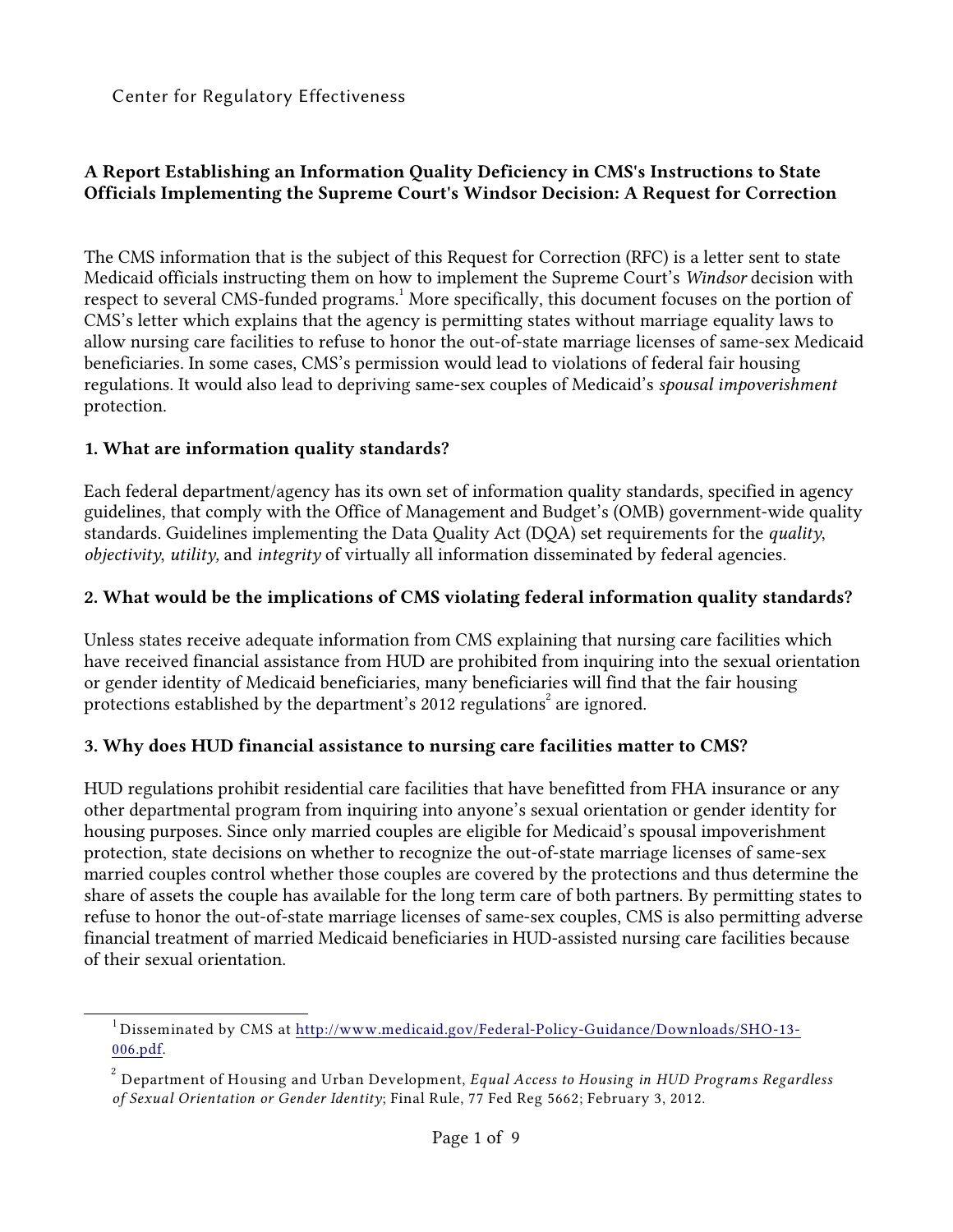#### **4. What analytic framework are we using to assess whether CMS's letter complies with its Information Quality Guidelines?**

In this report, we apply the US GAO's *Government Auditing Standards, Field Work Standards for Performance Audits* to assess CMS's compliance with its own information quality standards.<sup>3</sup> We have used GAO's analytic framework because GAO is the watchdog charged by Congress with responsibility for independently assessing executive agency programs and investigating "how the federal government spends taxpayer dollars."<sup>4</sup>

#### **5. What does GAO's framework look like in brief?**

GAO's audit methodology includes three core elements: *criteria*, *condition*, and *effect*. These three elements, plus a *cause* if a deficiency is found, are the basis of a *finding*. The finding is a logical conclusion drawn from analyzing data to understand why the condition differs from the criteria. In developing a finding, the importance of GAO's imperative that evidence "should be sufficient, competent, and relevant to support a sound basis for audit findings, conclusions, and recommendations" cannot be overemphasized.

#### **6. If agency-disseminated information has been demonstrated not to comply with quality standards, what can be done about it?**

The DQA grants persons affected by the demonstrably incorrect information the right to "seek and obtain" correction of the mistakes.

#### **7. How is the rest of this document organized?**

Following this overview, we will discuss what Medicaid and HHS say about the Medicaid spousal impoverishment protection. Since HHS's explanation makes clear that there are substantial adverse financial consequences for same-sex spouses whose marriage licenses are not honored, we request that CMS treat the statements in its letter as *influential* financial information—which means that these statements are subject to the most stringent quality standards. Following the section on influential information, we present an overview of the GAO audit process that we used in our analysis. Next comes the central portion of the report, testing three specific statements in the letter using GAO's framework to see whether these statements comply with CMS's quality standards. Our finding is based on the results of these tests. Based on this finding, we request that CMS make certain corrections to its letter.

 $^3$  These standards are available from GAO at  $\overline{\text{http://www.gao.gov/govaud/yb/2003/http://www.gaoy/govaud/yb/2003/http://www.gaoy/govaud/yb/2003/http://www.gaoy/govaud/yb/2003/http://www.gaoy/govaud/yb/2003/http://www.gaoy/govaud/yb/2003/http://www.gaoy/govaud/yb/2003/http://www.gaoy/govaud/yb/2003/http://www.gaoy/govaud/yb/2003/http://www.gaoy/govaud/yb/2003/http://www.gaoy/g$ 

<sup>&</sup>lt;sup>4</sup> "About GAO," <http://www.gao.gov/about/>.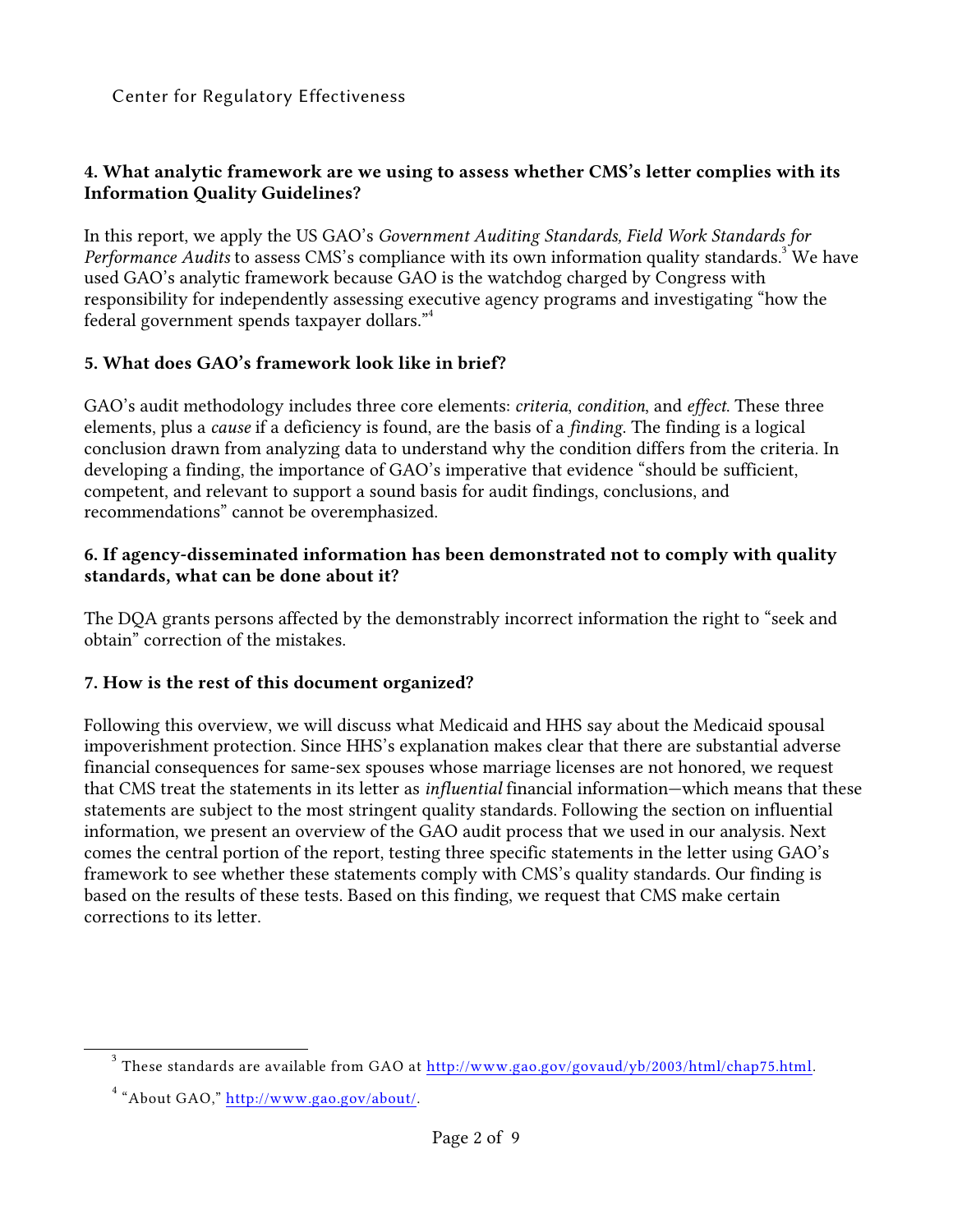#### **Medicaid and HHS explain that federal regulations help to protect the spouses of nursing home residents from "financial devastation," so that they "are able to live out their lives with independence and dignity."**

Medicaid and HHS both have websites dedicated to discussing the spousal impoverishment protection enacted by Congress in 1988.<sup>5</sup> CMS explains that after the assets protected by the Medicaid rules are deducted from the "institutionalized individual's income, any remaining income is contributed toward the cost of his or her care in the institution" and further notes that when a married person enters a nursing home, the expenses "can rapidly deplete the lifetime savings of elderly couples. . . . leaving the spouse who is still living at home in the community with little or no income or resources." HHS explains that while the levels of assets protected may seem modest, "they far exceed the income and asset levels that may be retained in the case of unmarried recipients of Medicaid long-term care services." The spousal impoverishment protection law also has estate planning benefits in addition to income protections. HHS explains that the planning benefits occur because "states are required to recover Medicaid long-term care expenses from the estates of deceased recipients," but that "when there is a surviving spouse, the recipient's estate often escapes this outcome."

The federal spousal impoverishment protection applies only to married couples. As a result, a state's decision on whether to recognize the marriage of a same-sex couple affects their available assets, and thus the access of both to long-term care.

#### **The CMS letter should be classified as** *influential* **financial information by the agency, because it permits states to cause financially devastating consequences for married Medicaid beneficiaries and their spouses.**

OMB's government-wide information quality guidelines explain that the more important an information dissemination is, the more stringent the quality standards which are to be applied—a principle that is concordant with the GAO concept of Program Significance. OMB applies the most stringent quality standards to information that is influential. HHS/CMS Guidelines state that "'Influential' means that CMS can reasonably determine that dissemination of the information will have a substantial impact on important public policies or important private sector decisions or will have important consequences for specific health practices...."

Because the spousal impoverishment benefit "far exceed[s] the income and asset levels that may be retained in the case of unmarried recipients of Medicaid long-term care services" and because the consequences of the lack of asset protection could include stripping spouses of the ability to live in independence and dignity and limit their future residential care options, the agency should treat its letter as influential financial information for information quality purposes.

 $^5$  See CMS's spousal impoverishment protection page here,  $\overline{\text{http://www.medical.gov/Medical-CHIP-}}$ [Prgram-Information/By-Topics/Eligibility/Spousal-Impoverishment-Page.html](http://www.medicaid.gov/Medicaid-CHIP-Program-Information/By-Topics/Eligibility/Spousal-Impoverishment-Page.html) and HHS's spousal impoverishment protection page here, <http://aspe.hhs.gov/daltcp/reports/spouses.htm>.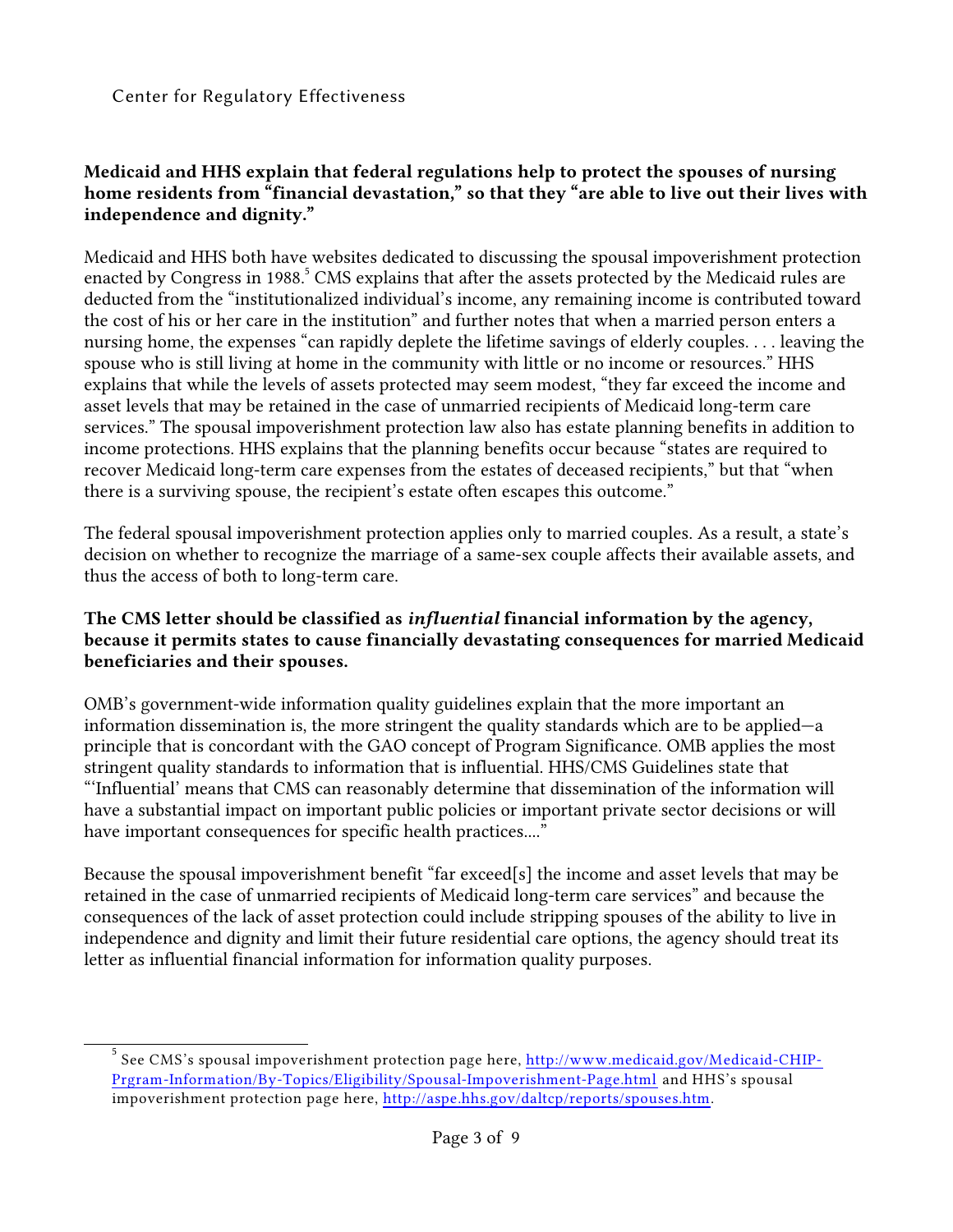#### **GAO's Performance Audit standards provide an objective way of evaluating whether or not an agency document complies with quality standards.**

GAO's generally accepted government auditing standards (GAGAS) are publicly available, $^{\rm 6}$  peerreviewed, internationally-accepted guides intended to promote "improved government management, decision making, and oversight." The GAO standards provide an objective framework for analyzing the question of whether certain specific statements in the CMS letter comply with the quality criteria specified in CMS's information quality guidelines.

The part of the audit that gets the most attention is the *finding*. GAO explains that audit findings generally contain the elements of *criteria*, *condition*, and *effect*. When the condition is found to deviate from the criteria, the question of *cause* is also addressed.

*Criteria* is defined by GAO as "the standards, measures, expectations of what should exist, best practices, and benchmarks against which performance is compared or evaluated."<sup>7</sup> In short, CMS's information quality guidelines are the audit criteria for our purposes. By selecting the CMS guidelines as the evaluation criteria, this report is in keeping with GAO's statement that "auditors have a responsibility to use criteria that are reasonable, attainable, and relevant to the objectives of the performance audit."<sup>8</sup>

*Condition* is simply "a situation that exists."<sup>9</sup> In our case, the condition is the letter that CMS sent to state officials providing the agency's instructions on how to implement the Supreme Court's *Windsor* decision in various programs.

*Effect* is defined by GAO as a measure of the consequences that occur when the situation that exists (the condition) is found to have deviated from the criteria. GAO explains that effect is used by auditors to "to demonstrate the need for corrective action in response to identified problems."<sup>10</sup>

If auditors find that the situation that does exist is different from the situation that should exist, they seek to find the *cause* of the discrepancy. GAO notes that identifying "the cause of problems can assist auditors in making constructive recommendations for correction," in our case, a Request for Correction.

We can see, therefore, that the auditor's job includes (1) determining what standards should be applied to evaluating a specific situation, (2) assessing the situation that actually exists, and (3) evaluating the effect of any deviation of the situation that exists from the situation that should exist. Thus, in our

United States General Accounting Office, *Government Auditing Standards: 2003 Revision*, GAO-03- 6 673G, *available at* <http://www.gao.gov/govaud/yb2003.pdf>.

 $^7$  Government Auditing Standards, Sec. 7.28.

 $^8$  Id.

 $^9$  Government Auditing Standards, Sec. 7.63.

 $^{10}$  Government Auditing Standards, Sec. 7.64.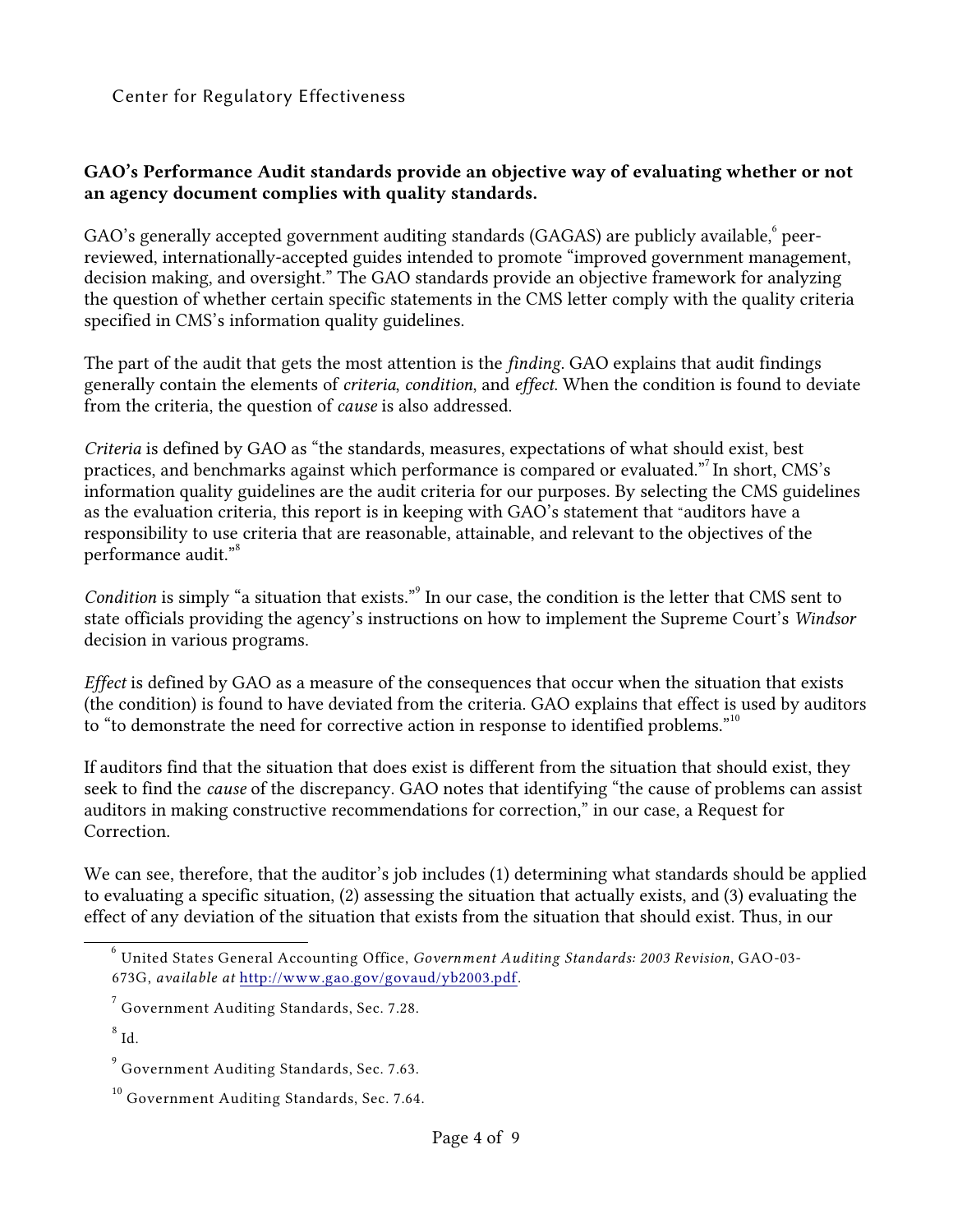case, the auditor's job is to assess whether the CMS letter implementing *Windsor* is in accord with the standards set by CMS's information quality guidelines.

GAO's auditing standards include extensive material on how an auditor should plan and prepare for conducting an audit. Of particular note, GAO states that auditors "should determine which" regulations "are significant to the audit objectives and assess the risk that illegal acts or violations of provisions of contracts or grant agreements could occur.<sup>11</sup>

One of the regulations that is relevant to assessing the risk that CMS's letter could lead to illegal acts is HUD's rule providing equal access to housing regardless of sexual orientation or gender identity.<sup>12</sup>

#### **HUD's rule ensuring that federally-assisted housing is equally open to all persons irrespective of sexual orientation or gender identity is particularly strict.**

HUD's rule is particularly stringent in its scope and requirements in two ways. First, the requirements apply to all residential care facilities that have directly or indirectly received benefits from the department, including but not limited to FHA mortgage insurance. About half of the nursing care facilities in the United States have received FHA benefits.<sup>13</sup>

The second way the regulation is particularly strict is that it prohibits nursing care facilities from making "inquiries regarding sexual orientation or gender identity for the purpose of determining eligibility or otherwise making housing available...."<sup>14</sup> The rule further specifies that inquiries about a person's gender by a facility owner or administrator are allowed only for very limited purposes primarily pertaining to temporary emergency shelter. In short, what the HUD rule means is that nursing homes that have received any assistance from the department are not, by law, permitted to determine whether a married person's spouse is of the same or the opposite gender.

#### **If CMS's letter conflicts with a HUD rule, is the DQA the right way to seek redress?**

Yes. Agencies have received guidance on how to implement the law, directing them to report to the White House when they receive substantive correction requests of various types, including "Complaints relating to major policy questions that are likely to be of strong interest to two or more Federal agencies,"<sup>15</sup> in this case CMS and HUD.

 $^{\rm 13}$  HUD states that "Since 1959, over 7,000 Section 232 mortgage insurance commitments have been issued in all 50 states."[\[http://portal.hud.gov/hudportal/HUD?src=/](%20http://portal.hud.gov/hudportal/HUD?src=/) federal housing administration/healthcare facilities.] In a recent rule on Medicare payments, CMS states that there are 15,380 skilled nursing facilities. 78 Fed Reg 47967; August 6, 2013.

 $14$  77 Fed Reg 5663, col. 1.

<sup>15</sup> John D. Graham, Ph.D., Memorandum for the Presidents Management Council, *Executive Branch Implementation of the Information Quality Law*, October 4, 2002,

<sup>&</sup>lt;sup>11</sup> Government Auditing Standards, Sec. 7.17.

 $12$  77 Fed Reg 5662; February 3, 2012.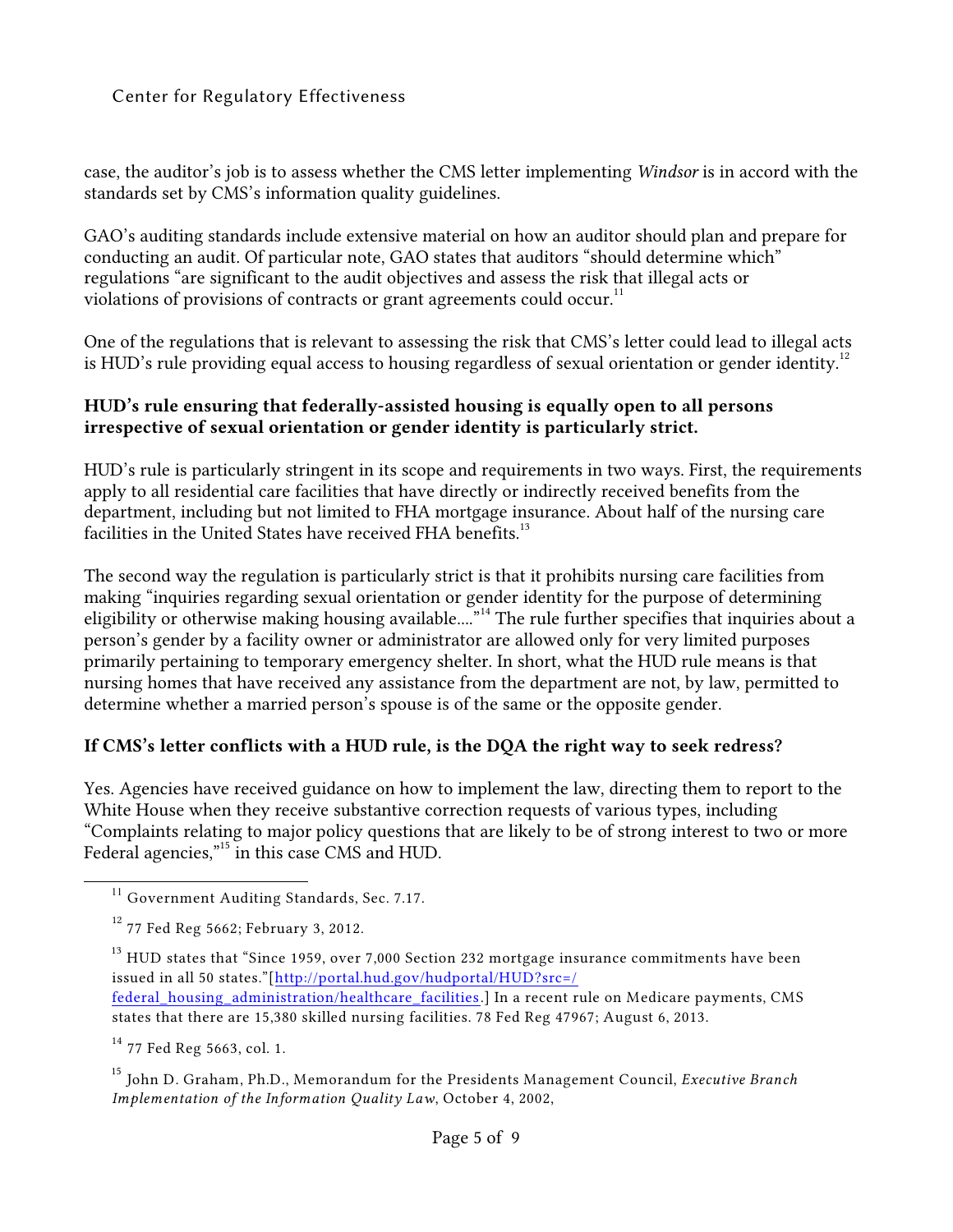#### **GAO's audit procedures include evidentiary standards.**

GAO specifies detailed sets of evidentiary standards, many of them tailored to specific audit purposes. Of key significance for our purposes is GAO's requirement that "in determining the sufficiency of evidence, auditors should ensure that enough evidence exists to persuade a knowledgeable person of the validity of the findings. $n^{16}$ 

#### **Testing the CMS letter's compliance with information quality requirements.**

We test three statements from the CMS letter according to a five-phase protocol based on GAO's audit standards. First, for each test, the report identifies the CMS statement—the *condition* being evaluated. Second, the report discusses the CMS information quality standard the statement is being tested against. Third, we evaluate the condition to see if it meets the *criteria, i.e*., determine whether the CMS statement complies with the information quality standard. Fourth, we discuss the *effect* of any information quality deficiencies. Fifth, we describe the immediate *cause* of any deficiency we identify.

#### *Test 1: CMS's giving permission to states to establish the same-sex marriage recognition policy of their choice for Medicaid benefits*

*Condition*: The situation that exists is that CMS sent a letter to state Medicaid officials informing them that "...*we are permitting states and territories to adopt a different same-sex marriage recognition policy if they do not recognize same-sex marriages consistent with their laws.*" The letter further explains that "a <sup>17</sup> state is permitted and encouraged, but not required, to recognize same-sex couples who are legally married under the laws" of another state.

*Criteria*: Completeness. One of the basic components of information quality is *objectivity*, which is defined by CMS's guidelines to include ensuring "that information products are presented in an accurate, clear, complete and unbiased manner."<sup>18</sup> Our test will focus on the completeness portion of the criteria. For our purposes, a statement in the letter will not meet quality standards if the statement is so materially incomplete that it could reasonably be expected to lead to unlawful conduct.

**Evaluation**: For the purpose of determining Medicaid benefits, the CMS statement permits states without marriage equality laws to refuse to recognize the out-of-state marriage licences of same-sex couples. The question arises, however, as to how a nursing facility would know if a married person with an out-of-state license has a same-sex or opposite sex spouse. If the facility has received HUD benefits, any inquiries regarding sexual orientation or gender identity are unlawful. Thus, the only way that nursing facilities can comply with HUD's equal access requirements is by treating the

[http://www.whitehouse.gdov/sites/default/files/omb/assets/omb/inforeg/pmc\\_graham\\_100402.pdf](http://www.whitehouse.gov/sites/default/files/omb/assets/omb/inforeg/pmc_graham_100402.pdf).

 $^{16}$  Government Auditing Standards, Sec. 7.52(a).

 $^{17}$  Medicaid*Windsor* letter, beginning on the last line of page 1.

 $^\mathrm{18}$  See, CMS guidelines, Sec. V. Agency Quality Assurance Policies, Standards and Processes, para B. Objectivity. <http://aspe.hhs.gov/infoquality/Guidelines/CMS-9-20.shtml#v>.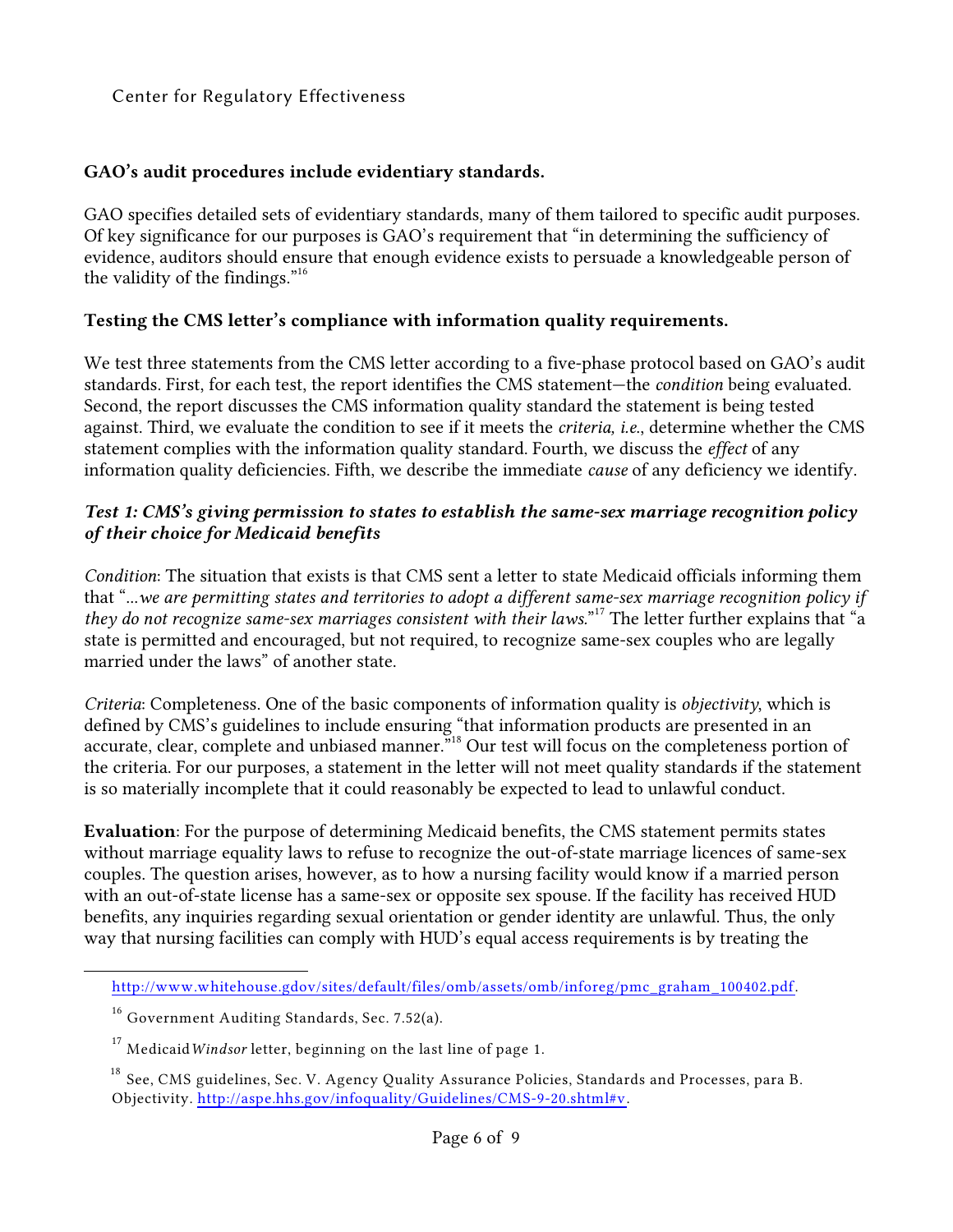marriage licenses of all couples equally without consideration of whether they were issued to samesex or opposite-sex couples. CMS's letter, however, makes no mention of HUD's fair housing regulations. By not informing state officials that many skilled nursing facilities are prohibited by law from distinguishing between same-sex and opposite-sex marriages, the statement materially misrepresents applicable law.

*Effect*: The effect of CMS's incomplete communication is that it permits residential facilities to inquire into whether a married person's spouse is of the same or opposite gender. Under some circumstances, such inquiries violate federal fair housing laws.

*Cause*: CMS's letter violates information quality standards because it does not inform its readers that HUD equal access requirements apply to nursing facilities that have received benefits from HUD. CMS could correct this problem by adding a statement to the letter discussing the importance of HUD's 2012 fair housing regulation to Medicaid beneficiaries.

#### *Test 2: CMS's reason for permitting states to deny the spousal impoverishment protection to married same-sex couples.*

*Condition*: The CMS statement "*the unique federal-state relationship that characterizes the Medicaid and CHIP programs....*" is cited by CMS as its reason for permitting states to contravene HHS's policy of treating "same-sex marriages on the same terms as opposite-sex marriages, to the greatest extent possible."<sup>19</sup>

*Criteria*: Utility. CMS's information quality guidelines require that agency information be useful to its intended users.<sup>20</sup> For the purpose of this report, a statement in the letter will not meet quality standards if the statement does not succeed in communicating useful information regarding its topic.

**Evaluation***.* The meaning of the term "the unique federal-state relationship" is opaque. On one hand, every federal program that provides federal funds to states is unique, based on its specific statutory text. On the other hand, there are many federal programs that involve states combining federal and state funds under state direction while subject to federal requirements.<sup>21</sup> CMS first states that it is HHS's policy to provide equal treatment of same-sex and opposite-sex marriages "to the greatest extent possible," then establishes a different policy for Medicaid benefits. The agency's decision to permit differential treatment of same-sex and opposite-sex marriages for Medicaid benefits implies that CMS has a specific, compelling reason for its decision. The agency's reference to a unique federalstate relationship to explain its marriage recognition decision, however, does not provide any useful information as to what the compelling reason might be.

 $^{19}$  Medicaid letter, p. 1.

 $^{20}$  See, CMS guidelines, Sec. V(A) Utility.  $\overline{\text{http://aspe.hhs.gov/infoquality/Guidelines/CMS-9-20.shtml\#v}}$ .

*Rust v. Sullivan*, 500 U. S. 173, 195, n. 4 (1991) ("Congress' power to allocate funds for public purposes 21 includes an ancillary power to ensure that those funds are properly applied to the prescribed use.").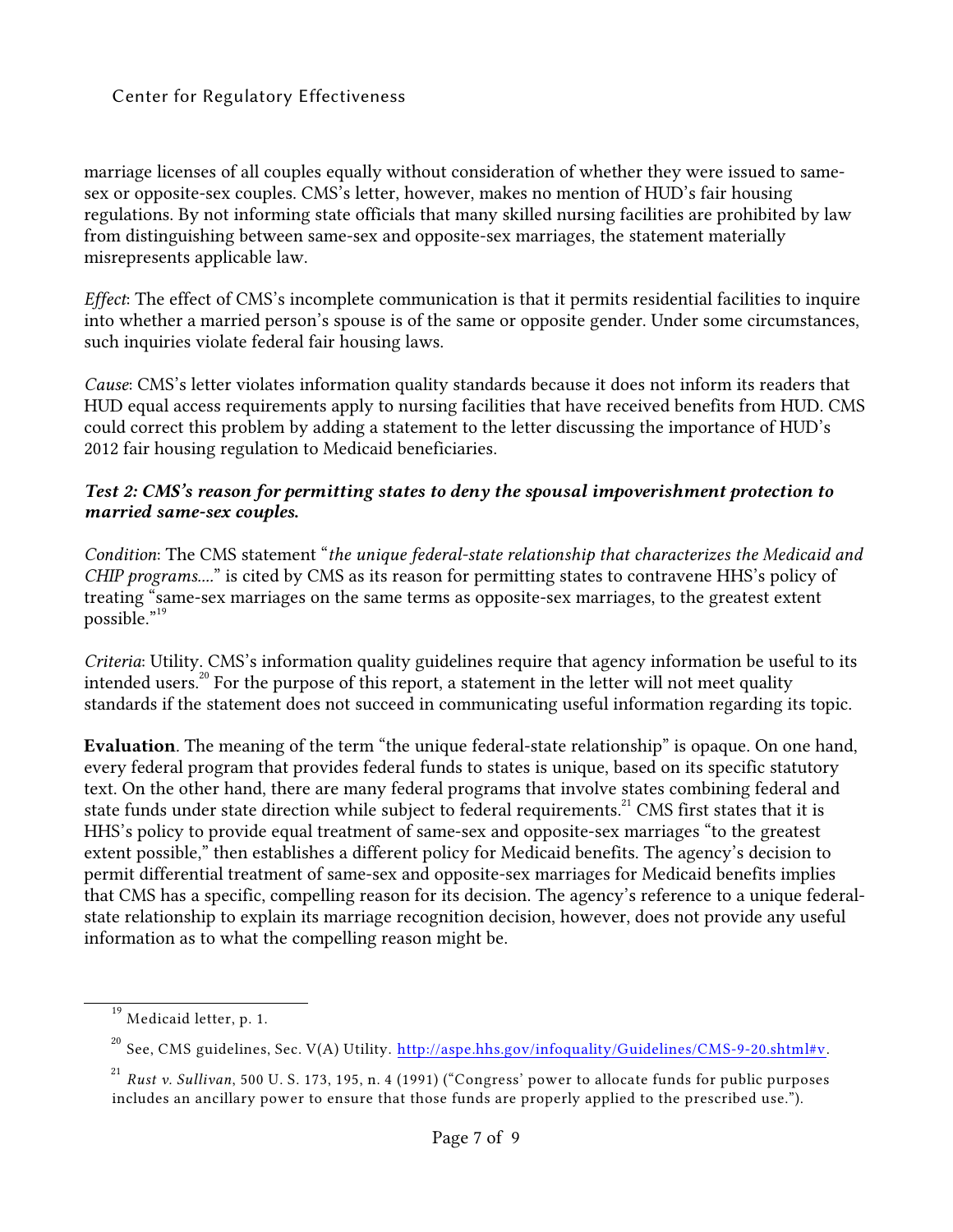*Effect*: The effect of the statement's lack of utility is to deprive the public of an informative explanation for a financially significant agency decision.

*Cause*: CMS's letter violates the agency's *utility* standard for information quality, because it does not provide the useful information it purports to. CMS could correct this deficiency by providing a cogent reason for its decision to permit states to refuse to recognize same-sex marriage licenses.

#### *Test 3: CMS's stated intent to collect information to facilitate a policy of differential treatment of same-sex and opposite-sex marriages.*

*Condition*: The situation is that the CMS letter informs state Medicaid and health officials that the agency "*will provide state plan amendment preprints for Medicaid and CHIP, which states will be required to complete, indicating whether or not the state recognizes same-sex marriages for purposes of Medicaid and CHIP.*"

*Criteria*: Completeness.

**Evaluation***.* CMS says that it will be requiring each state to provide the agency with information regarding its marriage recognition policy for Medicaid and CHIP benefits. CMS, however, will be unable to collect marriage recognition data without OMB approval under the Paperwork Reduction Act ("PRA").<sup>22</sup> Under the PRA, CMS would need to *certify* that collecting information for the purpose of facilitating differential treatment of same-sex married couples in accessing federal benefits is "necessary for the proper performance" of CMS functions. Since facilitating differential treatment of same-sex and opposite-sex marriages is contrary to the HHS policy stated earlier in the letter and also contrary to administration policy in implementing *Windsor*<sup>23</sup><sup>+</sup>CMS may need to revise its information collection plans based on public comments received during the PRA process.

If CMS were to initiate an Information Collection Request (ICR) to collect data on state marriage recognition policies, it would have to open a two-part public process seeking comments and other input. An extensive public input process is an essential part of the PRA. The essential role of public participation in the PRA was explained by a Public Member of the Administrative Conference of the United States who noted that during "*the first comment period, the agency is, or should be, considering possible alternate approaches and methods to collecting, processing and using the data. It is during this formative process when public input is of critical importance in assisting the agency in developing and*

 $^{22}$  For information about the PRA and its significance, please see, J. Tozzi, "OIRA's Formative Years: The Historical Record of Centralized Regulatory Review Preceding OIRA's Founding," *Administrative Law Review (Special Edition) 37* (2011) *available at* [http://www.thecre.com/pdf/20111211\\_ALR\\_Tozzi\\_Final.pdf](http://www.thecre.com/pdf/20111211_ALR_Tozzi_Final.pdf).

 $^{23}$  See Presidential statement, "Supreme Court Strikes Down the Defense of Marriage Act," ("I've directed the Attorney General to work with other members of my Cabinet to review all relevant federal statutes to ensure this decision, including its implications for Federal benefits and obligations, is implemented swiftly and smoothly.") June 26, 2013,

<http://www.whitehouse.gov/blog/2013/06/26/supreme-court-strikes-down-defense-marriage-act>.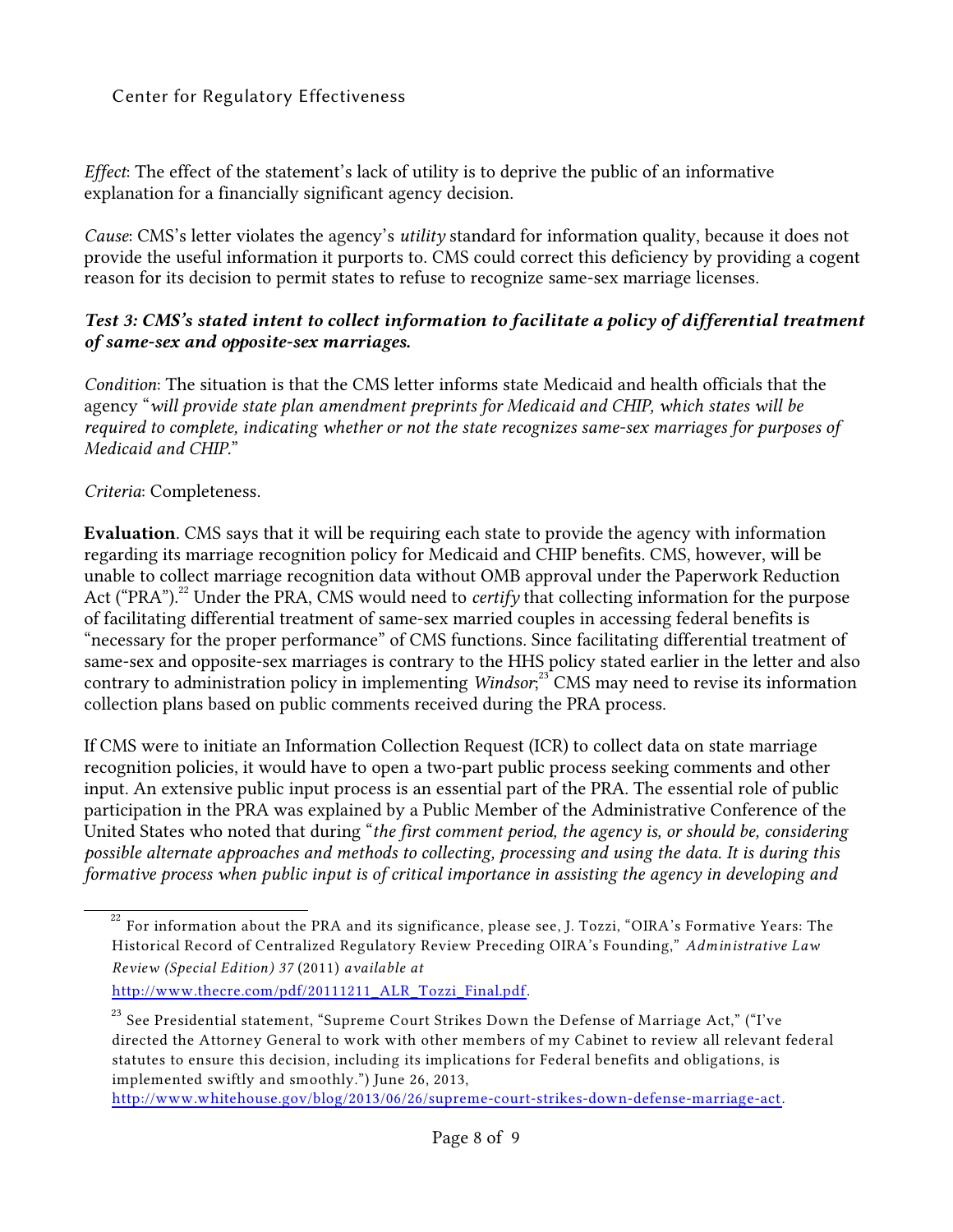*structuring the proposed ICR in order to achieve the PRA's goals of minimizing the burden of the collection and maximizing its benefits."<sup>24</sup>*

By not explaining to state officials the tentative nature of the agency's information collection plans, the CMS letter misrepresents applicable law.

*Effect*: The effect of the statement's lack of utility is to mistakenly indicate that the public is not able to substantively participate in and help shape the agency's plans for collecting and using data on state marriage recognition policies pertaining to Medicaid.

*Cause*: CMS's letter violates the agency's completeness standard, because it does not discuss the agency's PRA responsibilities relevant to its stated information collection plans.

#### **Review of Results**

The question at issue is whether CMS's letter meets information quality standards. In all three instances analyzed, CMS's letter does not include information that the letter's intended users need to have in order to be able to understand and lawfully comply with CMS's Medicaid policy.

#### **Finding**

The CMS letter is deficient and does not comply with CMS information quality standards, because it omits necessary information regarding the applicability of HUD fair housing regulations to many Medicaid beneficiaries.

#### **Recommendation**

CMS should revise its letter to add a statement discussing the applicability of HUD's 2012 fair housing regulation to Medicaid beneficiaries.

#### **Bruce Levinson and the Center for Regulatory Effectiveness are Affected Persons**

Bruce Levinson is an affected person because he resides in a State with marriage equality laws and would not want to live in a federally-supported residential care facility that violates federal fair housing laws.

The Center for Regulatory Effectiveness is an affected person because it is a *regulatory watchdog* with the mission of ensuring that agencies comply with the *good government* laws that regulate the regulators. $^{25}$ 

Jim Tozzi, "Comments on the Draft Report to The Administrative Conference of the United States on 24 the Paperwork Reduction Act," February 2012, available at [http://acus.granicus.com/MetaViewer.php?view\\_id=2&clip\\_id=29&meta\\_id=512](http://acus.granicus.com/MetaViewer.php?view_id=2&clip_id=29&meta_id=512) .

<sup>&</sup>lt;sup>25</sup> For more information about CRE, please see <u>[http://www.thecre.com/oira/?page\\_id=8](http://www.thecre.com/oira/?page_id=8)</u>.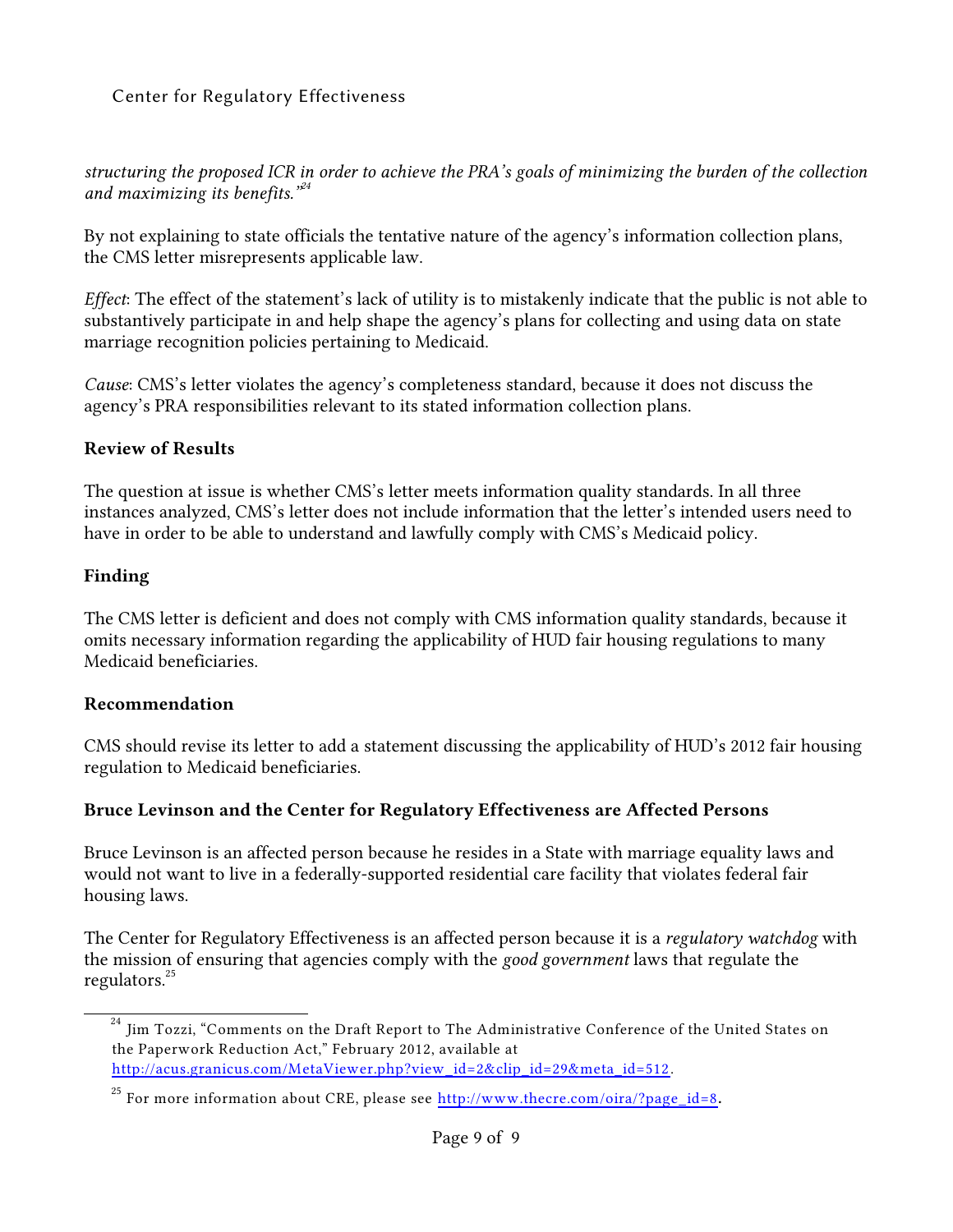

#### DEPARTMENT OF HEALTH & HUMAN SERVICES

Centers for Medicare & Medicaid Services

7500 Security Boulevard Baltimore, Maryland 21244

May 30, 2014

Center for Regulatory Effectiveness 1601 Connecticut Avenue, NW Washington DC 20009

Mr. Bruce Levinson

Enclosed please find a correspondence received at the Centers for Medicare and Medicaid Services. After several attempts to locate the proper department/recipient, we were unable to determine your intended recipient here in our Baltimore location.

The contents seem to contain information of a personal nature and it is being returned to you. If you had different intention for the contents, please be sure to include instruction, the name of the intended recipient and their mail stop upon resubmission.

Thank you for sending your correspondence to Centers for Medicare and Medicare Services. If you have any questions concerning this matter or other items of concern you may visit us on the web at: www.cms.gov. You may also call (410) 786-3000, TTY users should call 1-877-486-2048.

Sincerely,

Centers for Medicare & Medicaid Services Mail Center Reader Mail 7500 Security Boulevard Baltimore, Maryland 21244-1850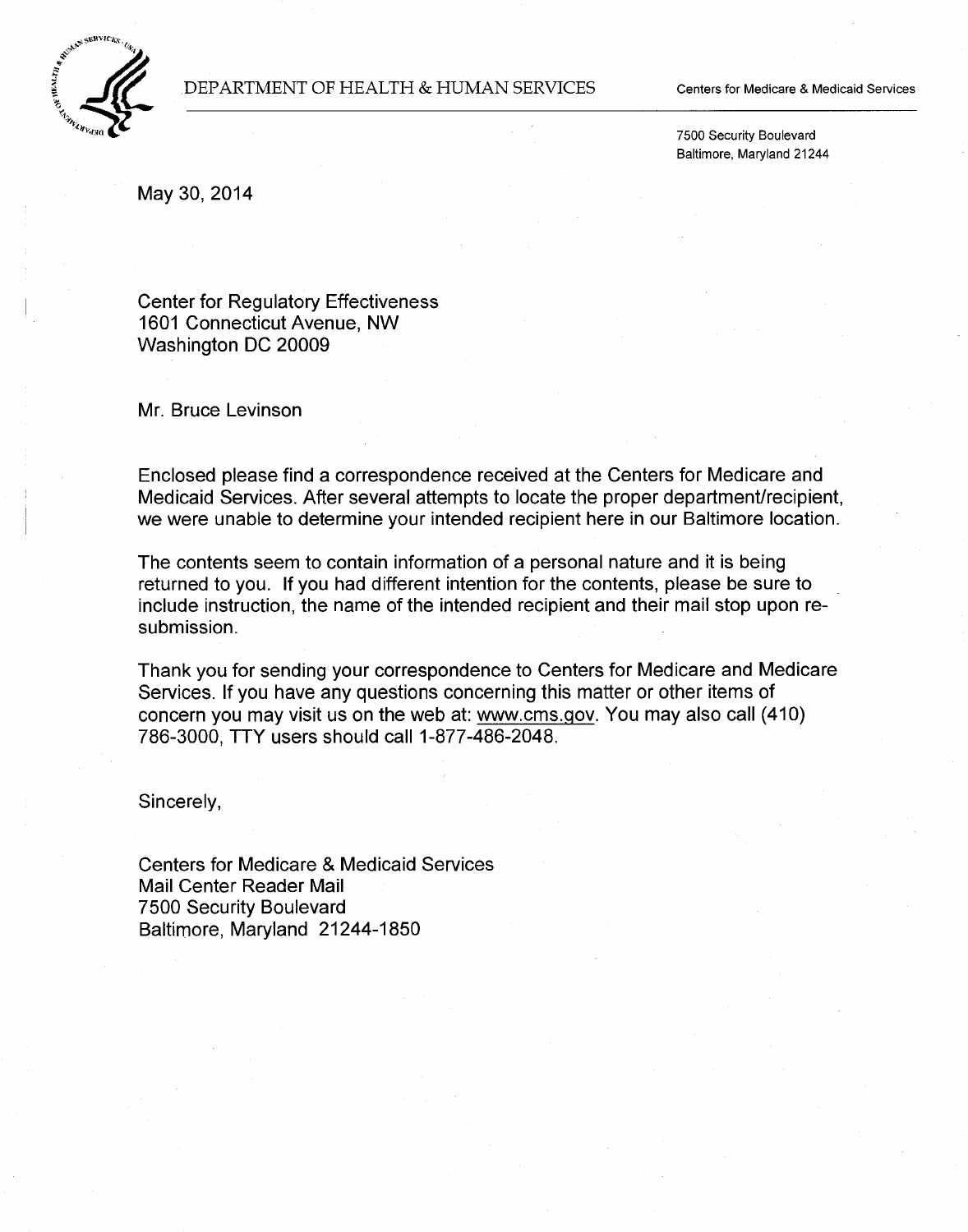**<sup>H</sup>***#.* **lU ln** *u!* **f L** f.l,: **l :UIU :f: Ii f.: f.: flif. LIt. f fJi H! .. .:.!"!'''Ud'!i . .. !l"'i I i** 

# $\begin{pmatrix} 1 & 0 & 0 \\ 0 & 0 & 0 \\ 0 & 0 & 0 \\ 0 & 0 & 0 \end{pmatrix}$  Center for Regulatory Effectiveness

Washington, D.C. 20036-1231 Tel: (202) 265-2383 Fax: (202) 939-6969

Information Quality Center for Medicare & Medicaid Services 7500 Security Boulevard Baltimore, MD 21244-1850

)

 $\mathbf{W}^{\dagger}$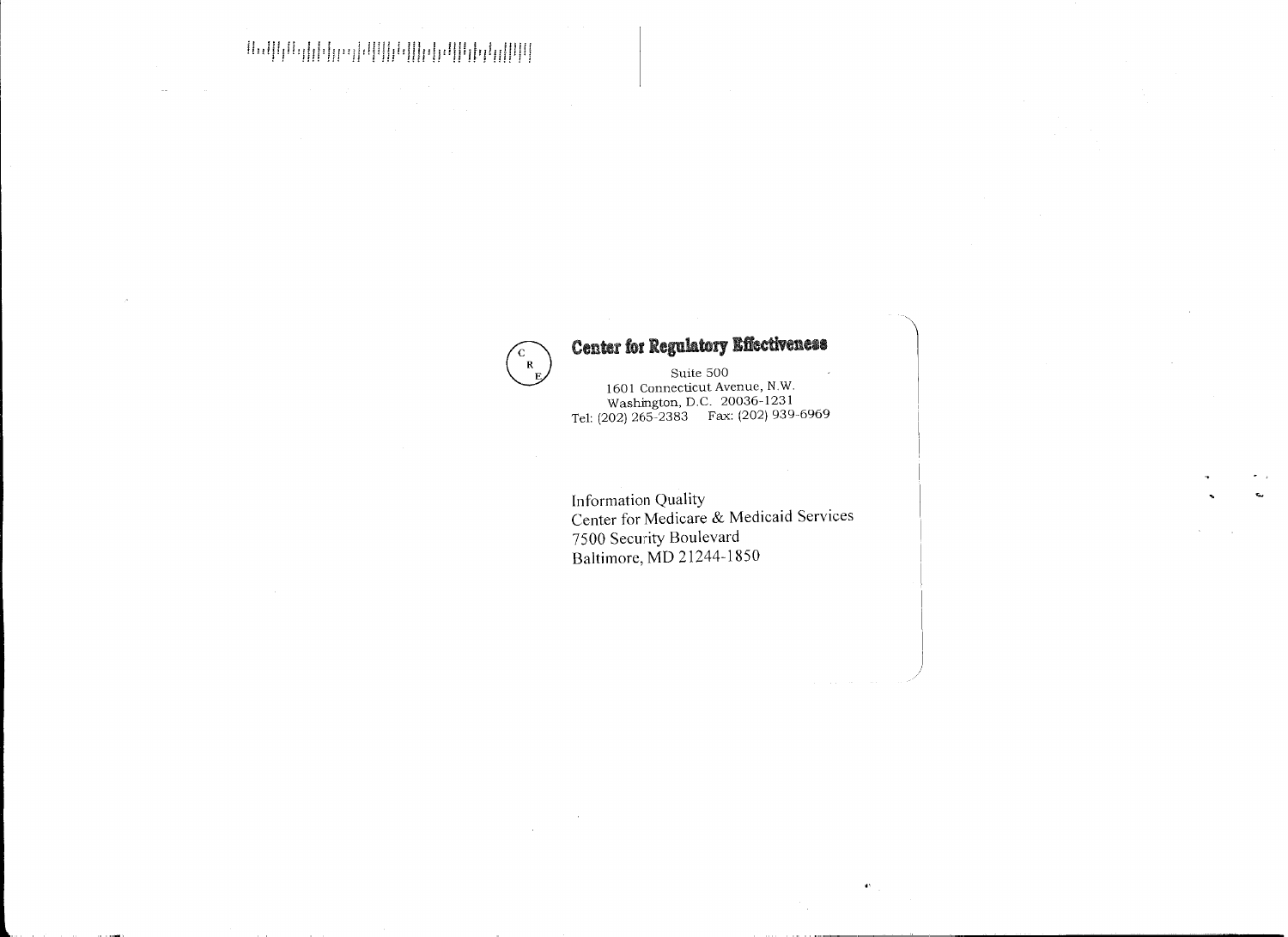1601 Connecticut Avenue, N.W. Washington, DC, 20009 Tel: (202) 265-2383 Fax: (202) 939-6969 [secretary1@mbsdc.com](mailto:secretary1@mbsdc.com) [www.TheCRE.com](http://www.thecre.com/)

May 26, 2014

Information Quality Centers for Medicare & Medicaid Services 7500 Security Boulevard Baltimore, MD 21244-1850

Re: Request for Correction of CMS Document: CMS Letter to State Health Officials and State Medicaid Directors dated September 27, 2013 re: *United States v. Windsor*

Dear CMS:

-

This letter and the attached *Report*<sup>[1](#page-14-0)</sup> are a Request for Correction ("RFC") of specified portions of the above-captioned letter, which is disseminated by CMS at [www.medicaid.gov/Federal-Policy-](http://www.medicaid.gov/Federal-Policy-Guidance/Downloads/SHO-13-006.pdf)[Guidance/Downloads/SHO-13-006.pdf.](http://www.medicaid.gov/Federal-Policy-Guidance/Downloads/SHO-13-006.pdf)

This RFC is a refiling of an RFC that CRE [initially filed](http://www.thecre.com/pdf/CRE.CMS-DQA_Filing.pdf) with CMS on Veterans Day last year. The RFC was mishandled though, most likely because of the [disruption](http://www.whitehouse.gov/sites/default/files/omb/reports/impacts-and-costs-of-october-2013-federal-government-shutdown-report.pdf) in services caused by the government shutdown. Although receipt of CRE's RFC was **acknowledged by HHS**, no action was taken by CMS.

CRE is filing this RFC because CMS's *Windsor* directive includes permission for state Medicaid programs to decide which federally-recognized marriage licenses they choose to accept. CMS's directive effectively denies the Congressionally-created [spousal impoverishment](http://www.medicaid.gov/Medicaid-CHIP-Program-Information/By-Topics/Eligibility/Spousal-Impoverishment-Page.html) protections to Medicaid beneficiaries with same-sex spouses living in states without marriage equality laws.

Our RFC asserts that because (1) half of skilled nursing facilities have received mortgage [assistance](http://portal.hud.gov/hudportal/HUD?src=/federal_housing_administration/healthcare_facilities) from HUD and (2) [HUD](http://portal.hud.gov/hudportal/HUD?src=/federal_housing_administration/healthcare_facilities) issued a [regulation](https://www.federalregister.gov/articles/2012/02/03/2012-2343/equal-access-to-housing-in-hud-programs-regardless-of-sexual-orientation-or-gender-identity) prohibiting residential facilities that receive HUD assistance from even inquiring into a resident's sexual orientation or gender identity, anyone trying to determine the status of a Medicare beneficiary's federally-recognized marriage under state law may be violating the beneficiary's rights under federal fair housing laws.

CRE is refiling its RFC at this time because CMS's sister agency, the FDA, has [released](https://www.federalregister.gov/articles/2014/04/03/2014-07457/the-meaning-of-spouse-and-family-in-the-food-and-drug-administrations-regulations-after-the-supreme) its own guidance on implementing *Windsor*, which contains a definition of "spouse" that could serve as a model for CMS. The data quality flaws in the CMS Directive, which undermine the civil rights of same-sex couples, would be resolved if CMS were to replace the statement in its directive—that CMS "permit[s] states and territories to apply their own choice-of-law rules in deciding" whether a couple is lawfully married with FDA's statement that "spouse" includes "individuals of the same sex who are lawfully married and whose marriage is valid in the state, territory or foreign nation where it took place."

Because this RFC involves a major policy question that is likely to be of strong interest to multiple agencies, OIRA [requires](http://www.whitehouse.gov/sites/default/files/omb/assets/omb/inforeg/pmcmemo.pdf) that it be sent a copy of the RFC. OIRA also [requires](http://www.whitehouse.gov/sites/default/files/omb/assets/omb/inforeg/info_quality_posting_083004.pdf) that RFCs be posted [online](http://aspe.hhs.gov/infoquality/requests.shtml) for public inspection.

<span id="page-14-0"></span><sup>1</sup> Center for Regulatory Effectiveness, *Report Establishing an Information Quality Deficiency in CMS's Letter Explaining the Agency's Implementation of the Supreme Court's Windsor Decision* ("Report").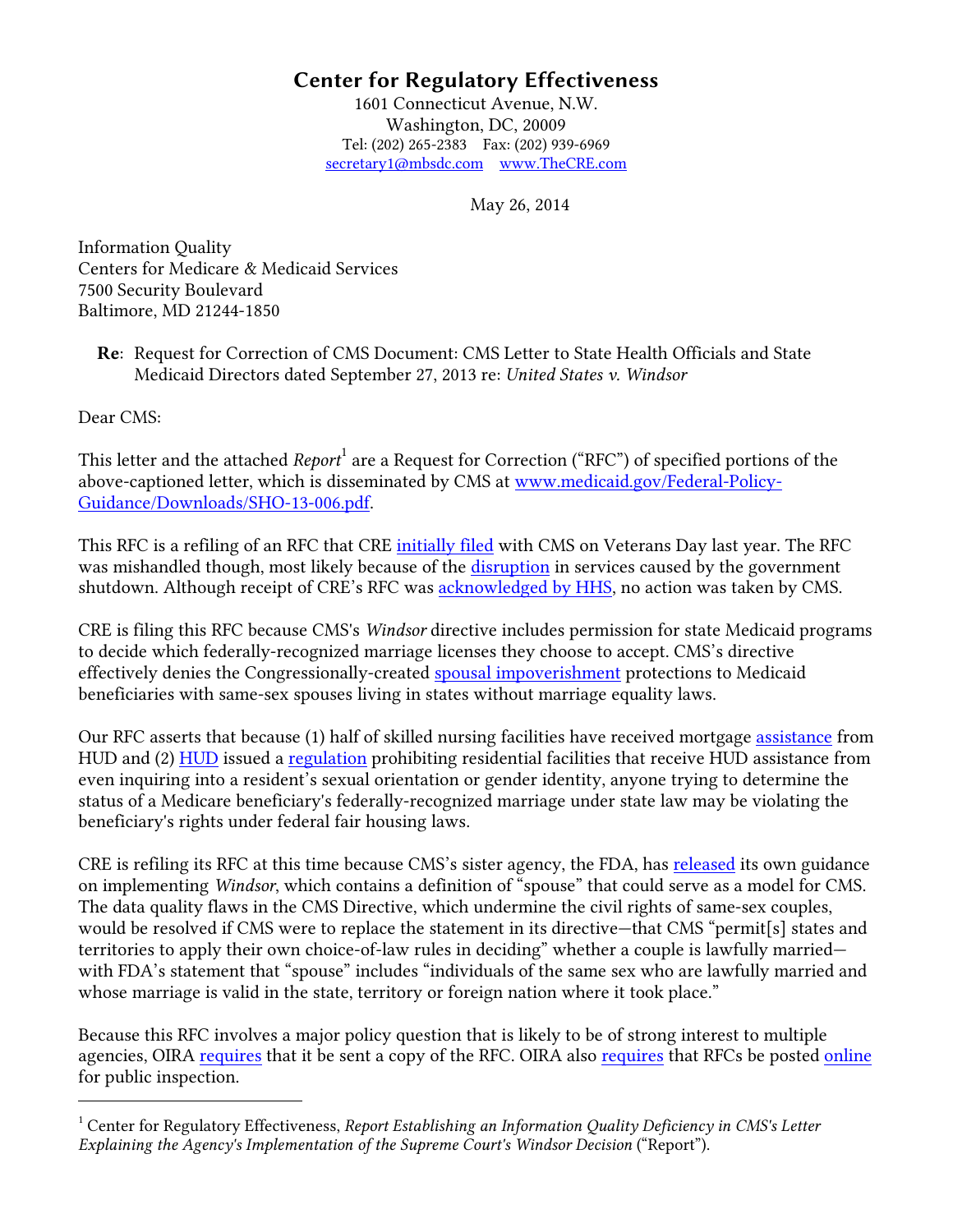The CRE and I are the affected persons filing this RFC. We may be reached at Levinson@TheCRE.com. Thank you.

Respectfully,

**Bruce Levinson** 

Senior Vice President-Regulatory Intervention

Attachment: *A Report Establishing an Information Quality Deficiency in CMS's Letter Explaining the Agency's Implementation of the Supreme Court's Windsor Decision* 

cc:

The Honorable Carol]. Galante, Assistant Secretary for Housing/Federal Housing Commissioner Mr. Frank Baitman, Chief Information Officer, Department of Health and Human Services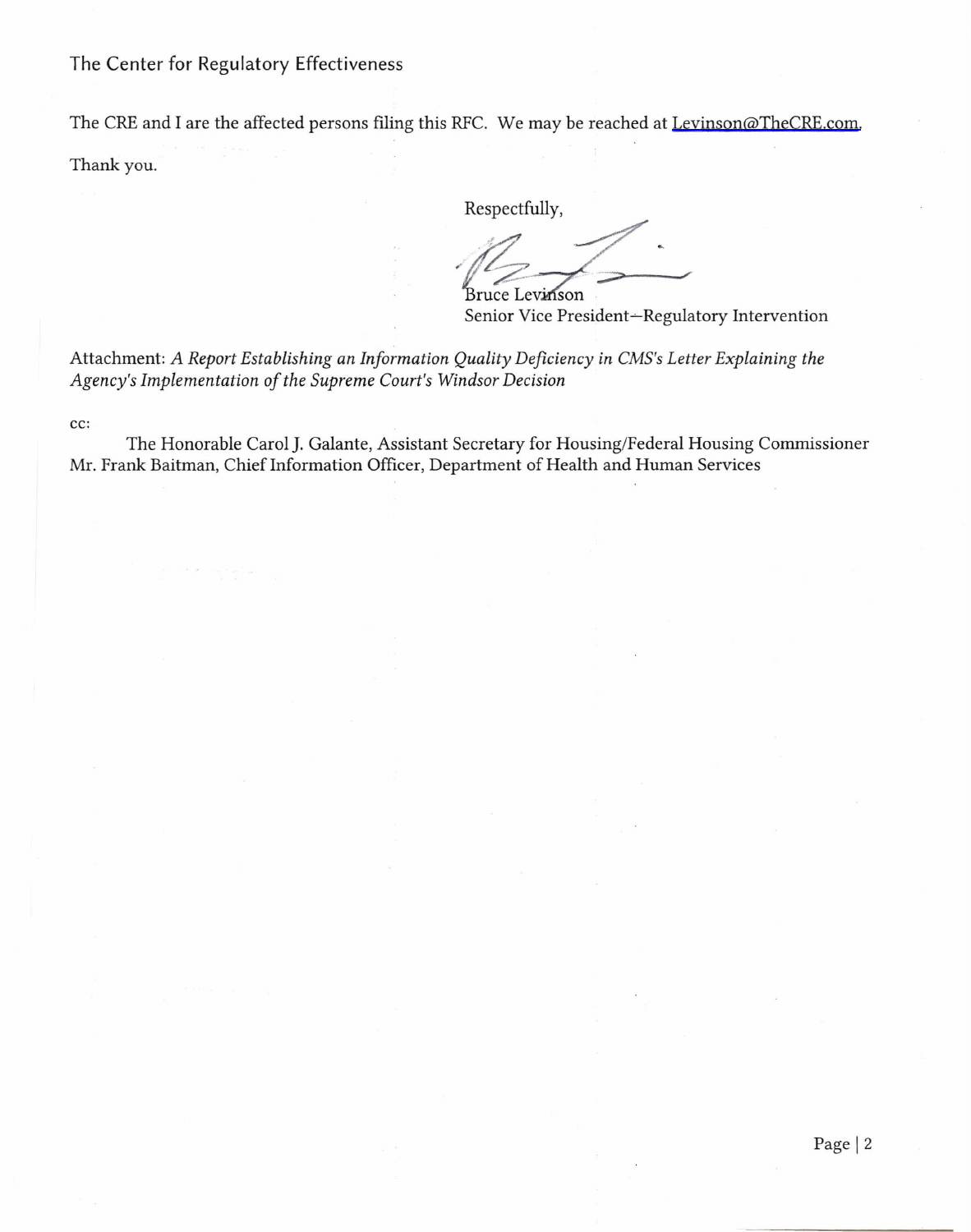1601 Connecticut Avenue, N.W. Washington, DC, 20009 Tel: (202) 265-2383 Fax: (202) 939-6969 secretaryl@mbsdc.com www.TheCRE.com

June 10, 2014

Cynthia R. Mann Deputy Administrator and Director Centers for Medicaid and CHIP Services 7500 Security Boulevard Room S2-26-12 Baltimore, MD 21244-1850

Re: Submission of Information Quality Act Request for Correction

Dear Ms. Mann:

Attached is a Request for Correction (RFC), dated Memorial Day of this year, that the Center for Regulatory Effectiveness (CRE) and I have filed with CMS. Also attached is a copy of the unsigned letter I received from a CMS official in response to this RFC-which I had submitted to the address CMS provides on its website for just such submissions (http://aspe.hhs.gov/infoquality/guidelines/cms-9-20.shtml#vi).

*Inside Health Policy,* which has written a series of articles about the attached RFC, published the letter your agency sent me under the headline, "CMS Refuses To Process Petition Demanding Equal Marriage Rights Under Medicaid Because It Contains 'Information Of A Personal Nature'."

The anonymous official who sent me the unsigned letter explains that our RFC as being sent back because it contains "personal" information-even though the RFC was on company letterhead and explicitly stated that OMB requires RFCs to be posted online for public inspection. I further note that CRE staff have placed at least a half-dozen phone calls and sent over one hundred emails to CMS and other HHS components attempting to determine-without success-whether the copy of our RFC that was emailed to CMS *at the address provided by CMS* (infoquality@cms.hhs.gov) was ever received.

I am requesting that you personally ensure that the attached RFC, a public document, is acknowledged, processed by CMS, and posted on your website as required by OMB.

Please let me know if you have any questions. Thank you very much.

Respectfully Bruce Leyinson

Senior ∜ice President-Regulatory Intervention Levinson@TheCRE.com

Attachments:

CMS Response to CRE Request for Correction, May 30, 2014 Center for Regulatory Effectiveness, Information Quality Act Request for Correction, May 26, 2014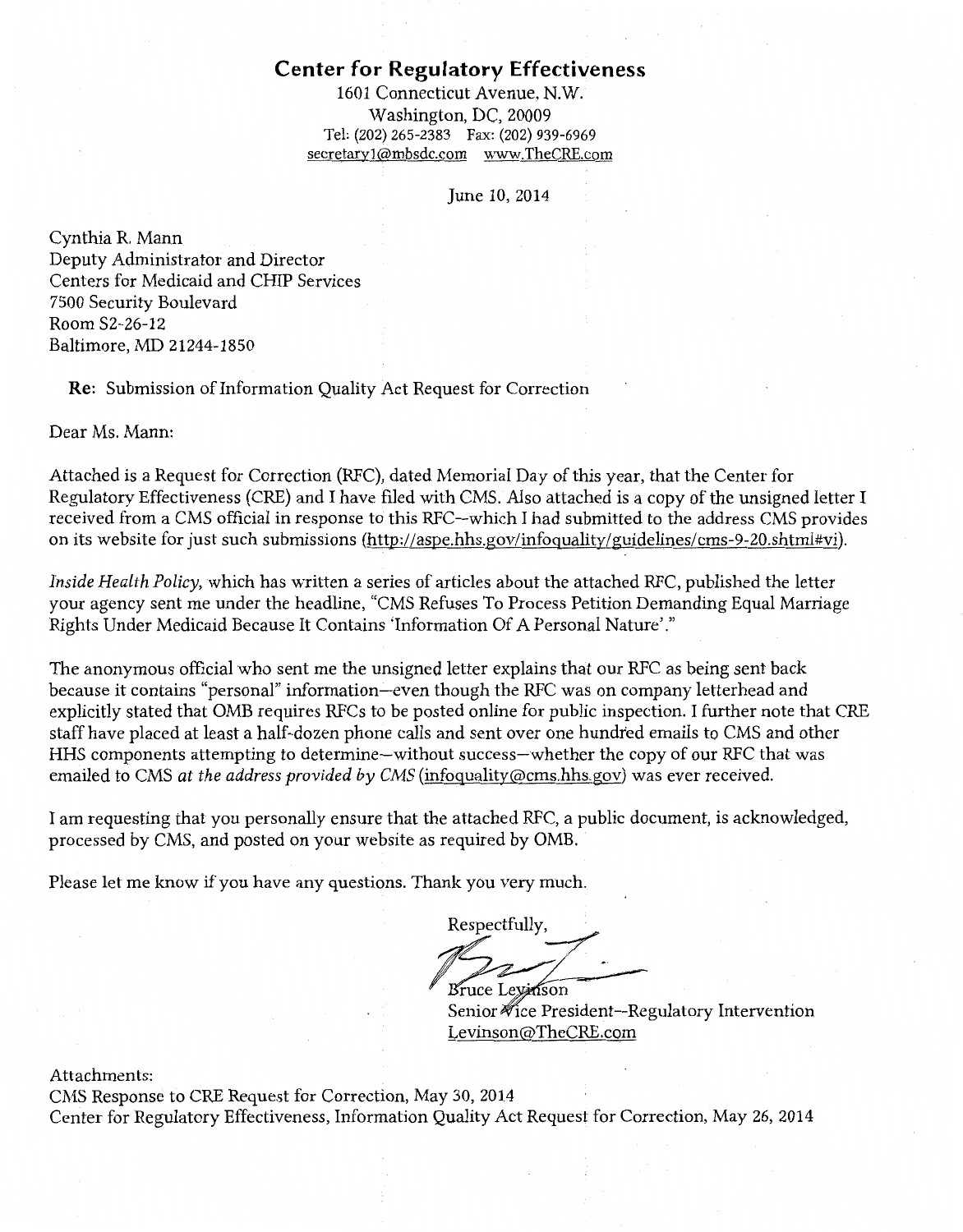DEPARTMENT OF HEALTH & HUMAN SERVICES Centers for Medicare & Medicaid Services 7500 Security Boulevard, Mail Stop S2-26-12 Baltimore, Maryland 21244-1850



Bruce Levinson Center for Regulatory Effectiveness 1601 Connecticut Avenue, NW Washington, DC 20009

**JUN 1 'J 2014** 

Dear Mr. Levinson:

Thank you for your letters and accompanying reports regarding the letter to State Health Officials (SHO) and State Medicaid Directors (SMD) issued by the Centers for Medicare & Medicaid Services (CMS) on September 27, 2013, (SH0-13-006), relating to the impact of the Supreme Court's decision in *United States v. Windsor* on the recognition of same-sex marriages under Medicaid and the Children's Health Insurance Program (CHIP).

In the report, the Center for Regulatory Effectiveness ("Center") expresses concern about individuals eligible for long-term care services and support under Medicaid and the impact of the SHO letter on the applicability of the spousal impoverishment protections to married same-sex couples whose marriage may not be recognized in the state in which the couple lives. The report raises concerns that the SHO violates certain provisions of federal fair housing regulations, and that it may result in some same-sex married couples being deprived of the spousal impoverishment protections provided under Medicaid statute.

We appreciate the concerns raised in the Center's report. As we noted in the SHO letter, it is the policy of the Department of Health and Human Services to treat same-sex marriages on the same terms as opposite-sex marriages, to the greatest extent possible. We also informed states in the SHO that they are permitted and encouraged to recognize same-sex couples who are legally married under the laws of another jurisdiction in which the marriages were celebrated as spouses for purposes of Medicaid and CHIP, even where the marriages are not recognized in the state in which the couples reside.

We recently affirmed in an SMD letter, issued on May 30, 2014, that the policy we adopted for Medicaid applicants and beneficiaries whose eligibility is determined using modified adjusted gross income (MAGI) rules will extend to individuals whose eligibility is determined with reference to Supplemental Security Income (SSI) methodologies. We repeated in the SMD that states are permitted and encouraged to recognize same-sex marriages where the marriages were recognized under the laws of the jurisdiction in which they were celebrated. We also reaffirmed in the SMD the policy we advanced in our June 10, 2011 SMD, in which we established that states may extend certain spousal-related protections of federal Medicaid law to same-sex spouses even where states do not opt to recognized same-sex marriages.

Despite the discretion states may have regarding their treatment of same-sex marriages in the Medicaid program, we recommend that states exercise the authority to recognize same-sex marriages